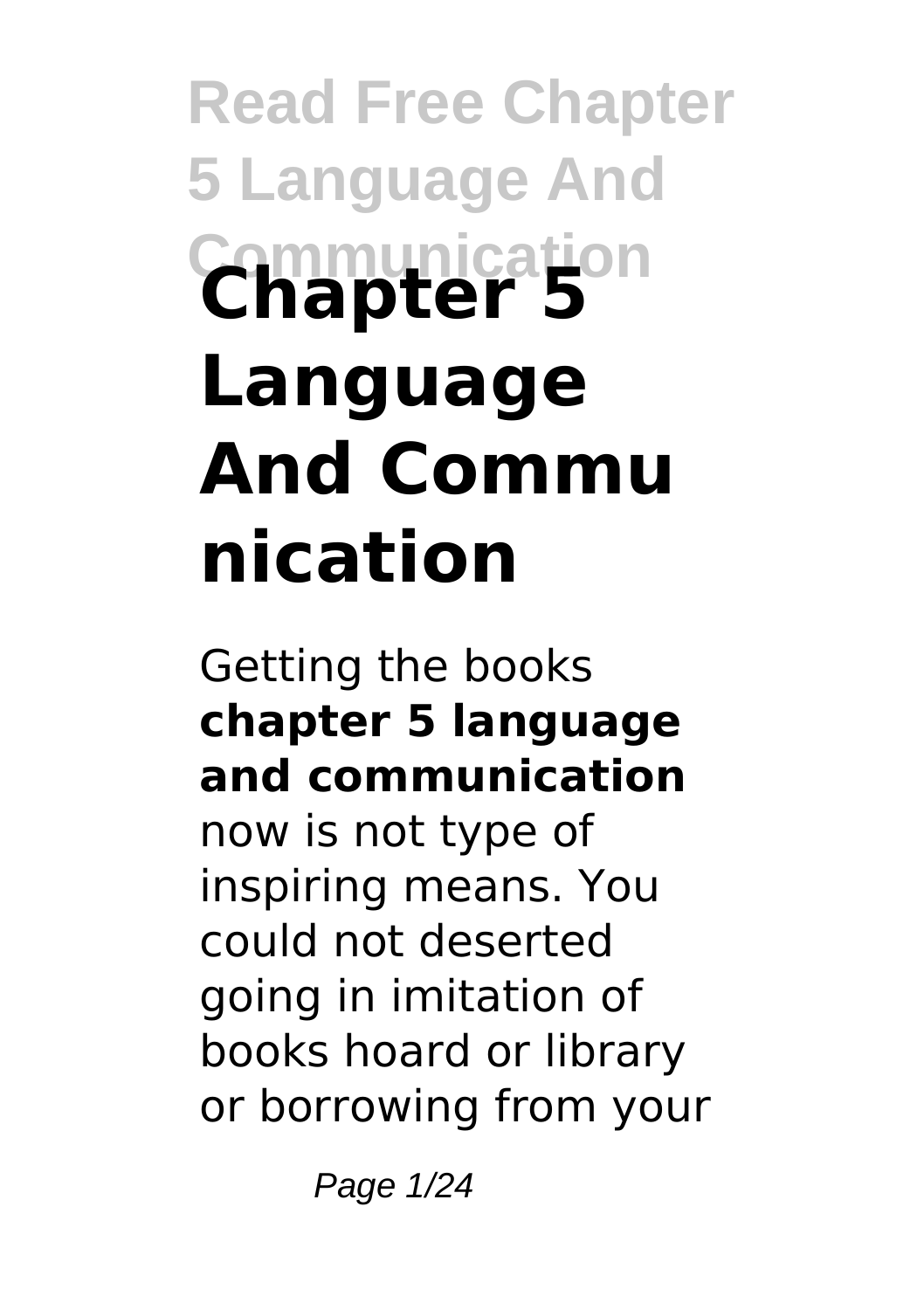**Read Free Chapter 5 Language And Connections fo edit**<sup>1</sup> them. This is an utterly easy means to specifically acquire guide by on-line. This online notice chapter 5 language and communication can be one of the options to accompany you afterward having supplementary time.

It will not waste your time. acknowledge me, the e-book will utterly melody you extra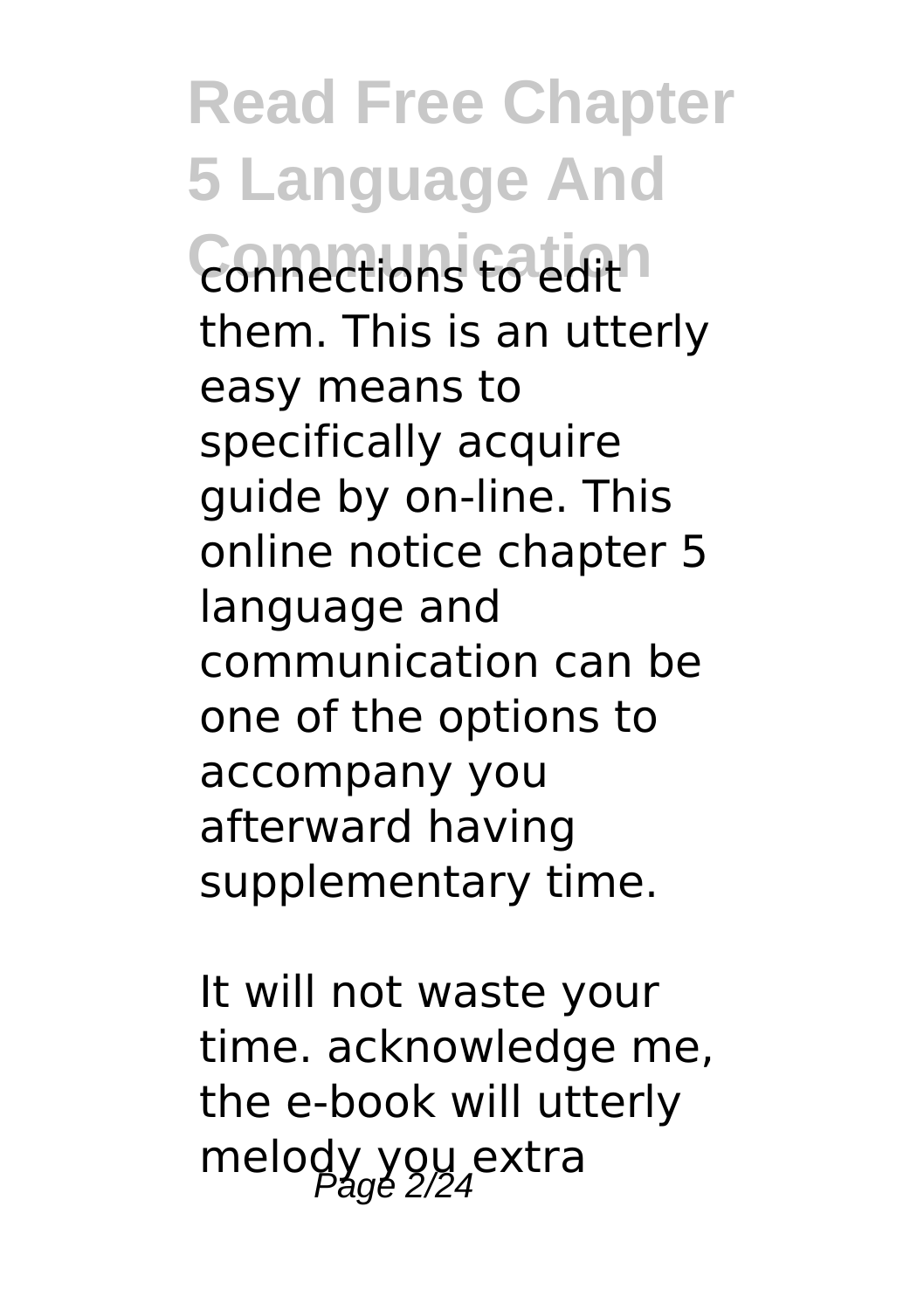**Read Free Chapter 5 Language And Communication** invest little grow old to contact this on-line declaration **chapter 5 language and communication** as capably as evaluation them wherever you are now.

If you find a free book you really like and you'd like to download it to your mobile ereader, Read Print provides links to Amazon, where the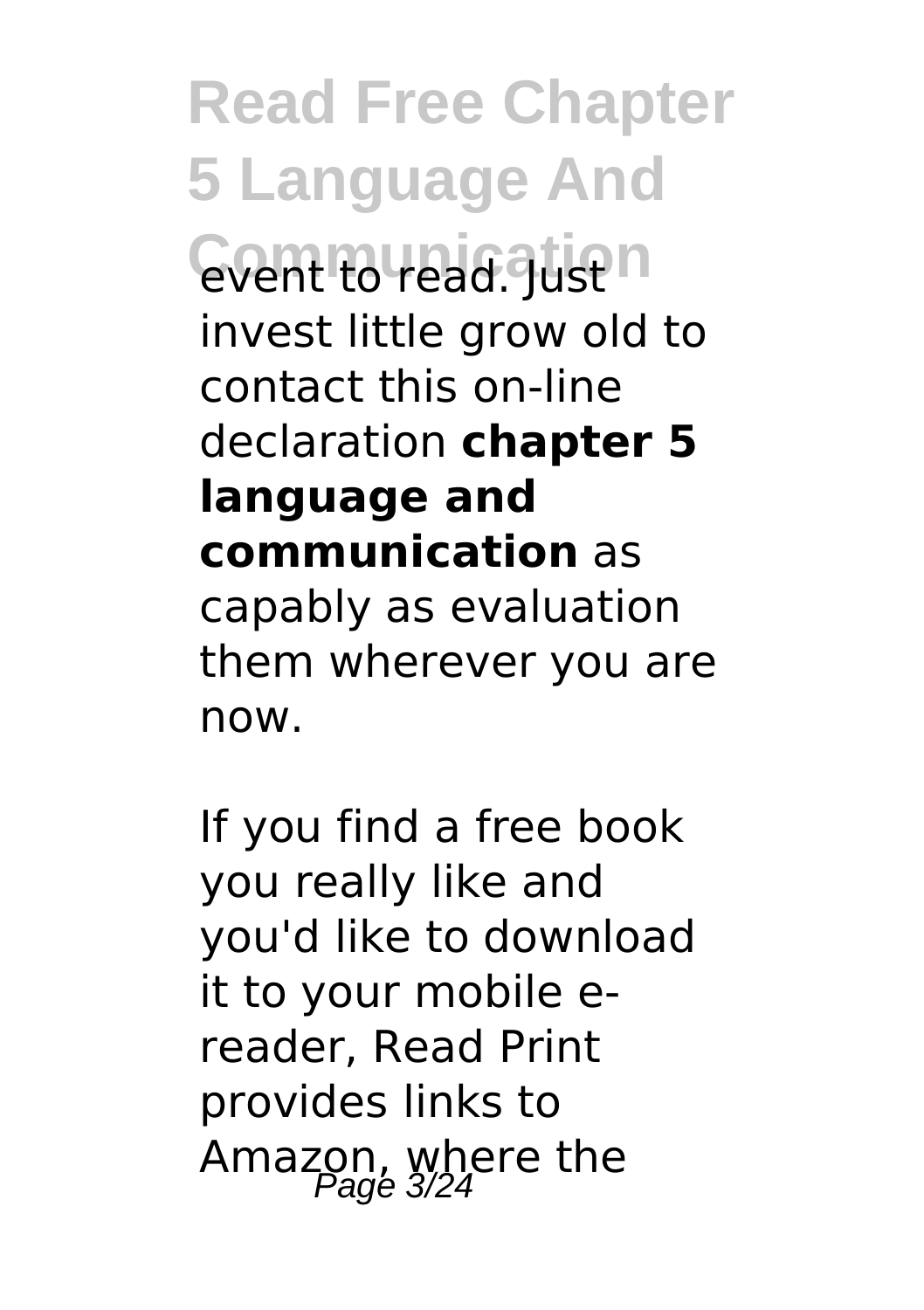**Read Free Chapter 5 Language And Cook** can be cation downloaded. However, when downloading books from Amazon, you may have to pay for the book unless you're a member of Amazon Kindle Unlimited.

#### **Chapter 5 Language And Communication**

Start studying Chapter 5 language and communication. Learn vocabulary, terms, and more with flashcards,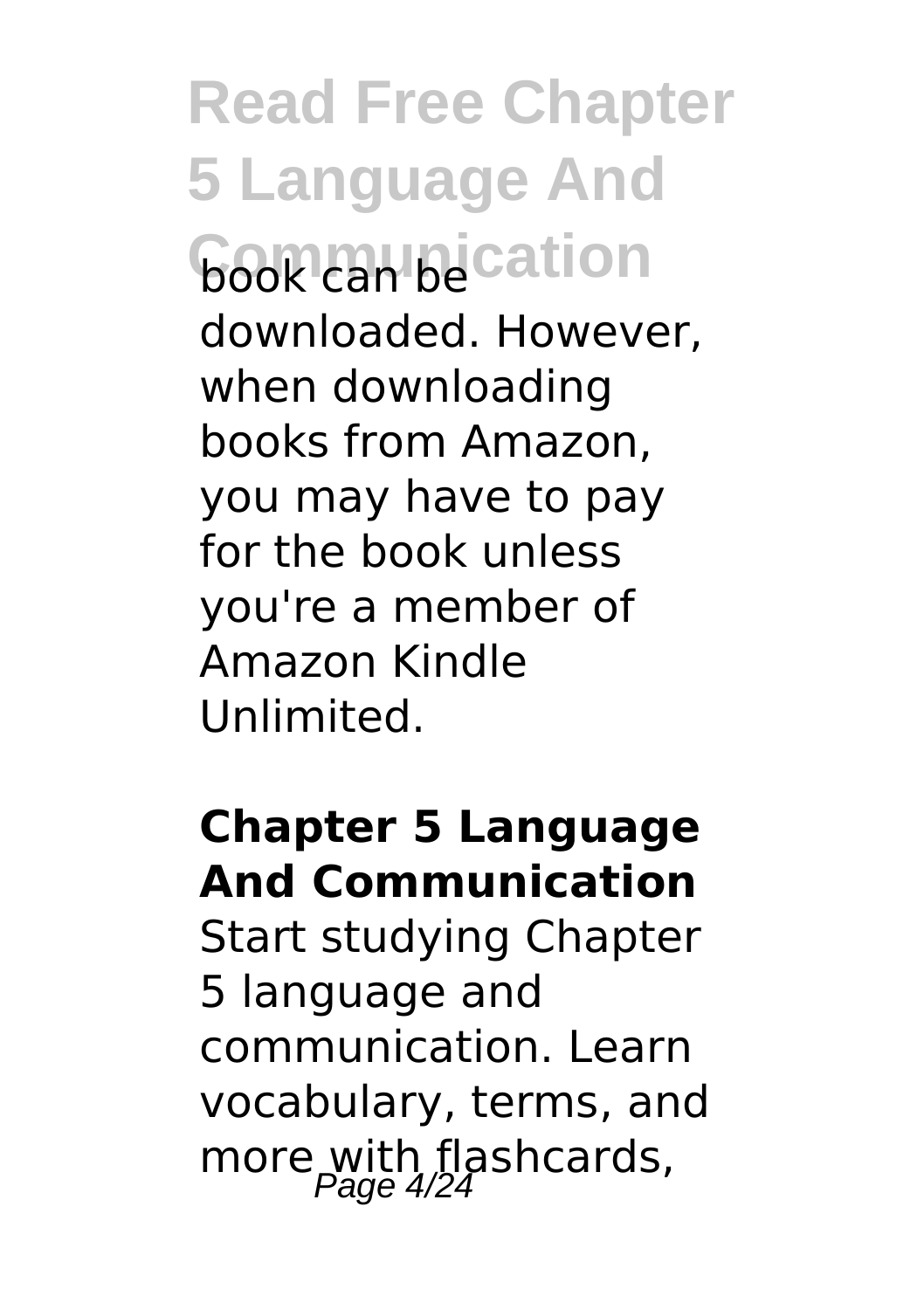**Read Free Chapter 5 Language And** Games, and other<sup>on</sup> study tools.

#### **Chapter 5 language and communication Flashcards | Quizlet** Chapter 5: language and communication. STUDY. PLAY. language. system of communication using symbolic sounds, gestures, or marks that are put together according to certain rules, resulting in meanings that are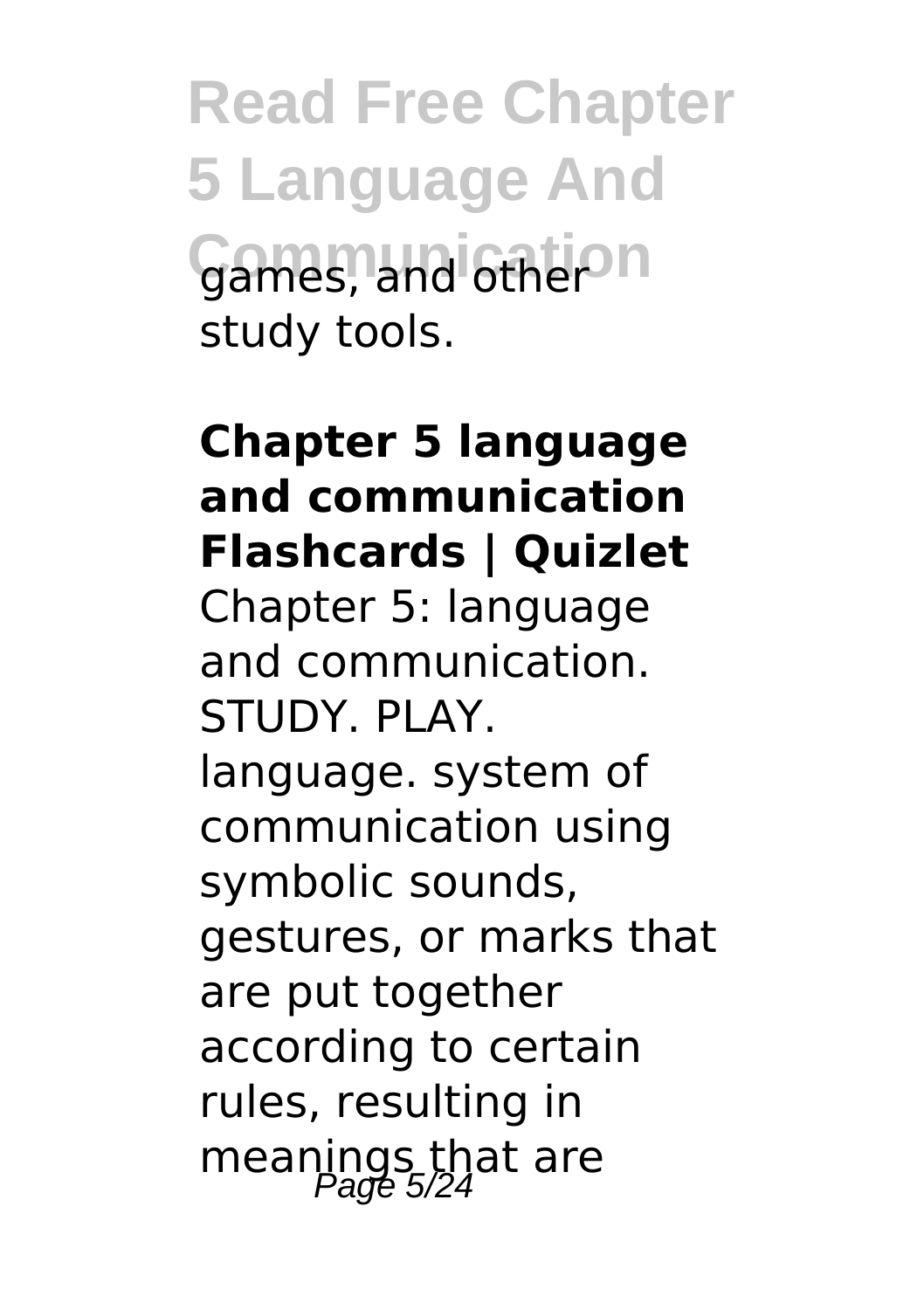**Read Free Chapter 5 Language And Communication** intelligible to all who share that language. signal.

### **Chapter 5: language and communication Flashcards | Quizlet** Chapter 5: Language and Communication study guide by darcy\_smith57 includes 22 questions covering vocabulary, terms and more. Quizlet flashcards, activities and games help you improve your grades.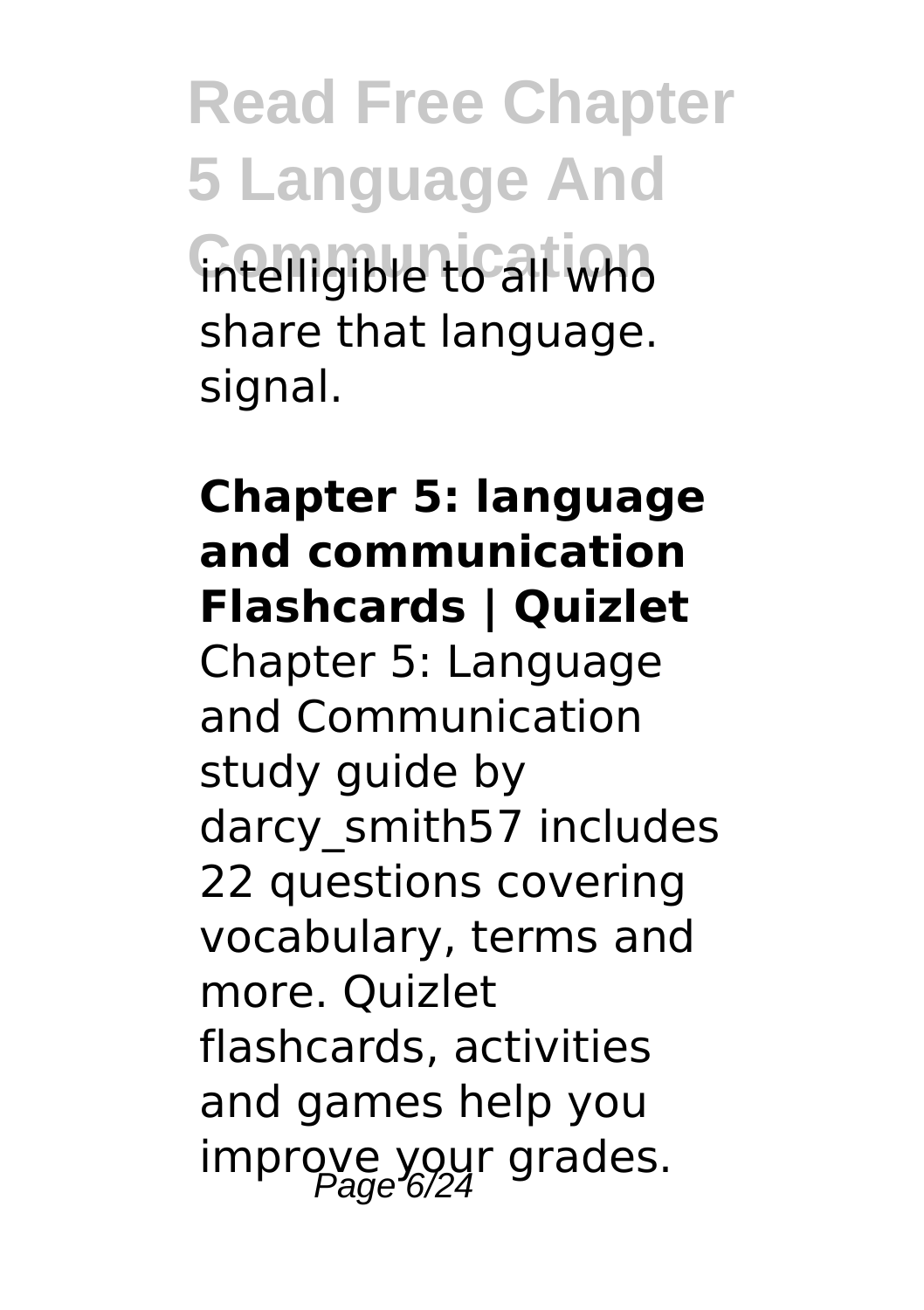**Chapter 5: Language and Communication Flashcards | Quizlet** Chapter 5: Language and Communication. STUDY. PLAY. language. A symbolic system of sounds, gestures, or marks that are put together according to certain rules, resulting in meanings that are intelligible to all who share it. cultural traditions.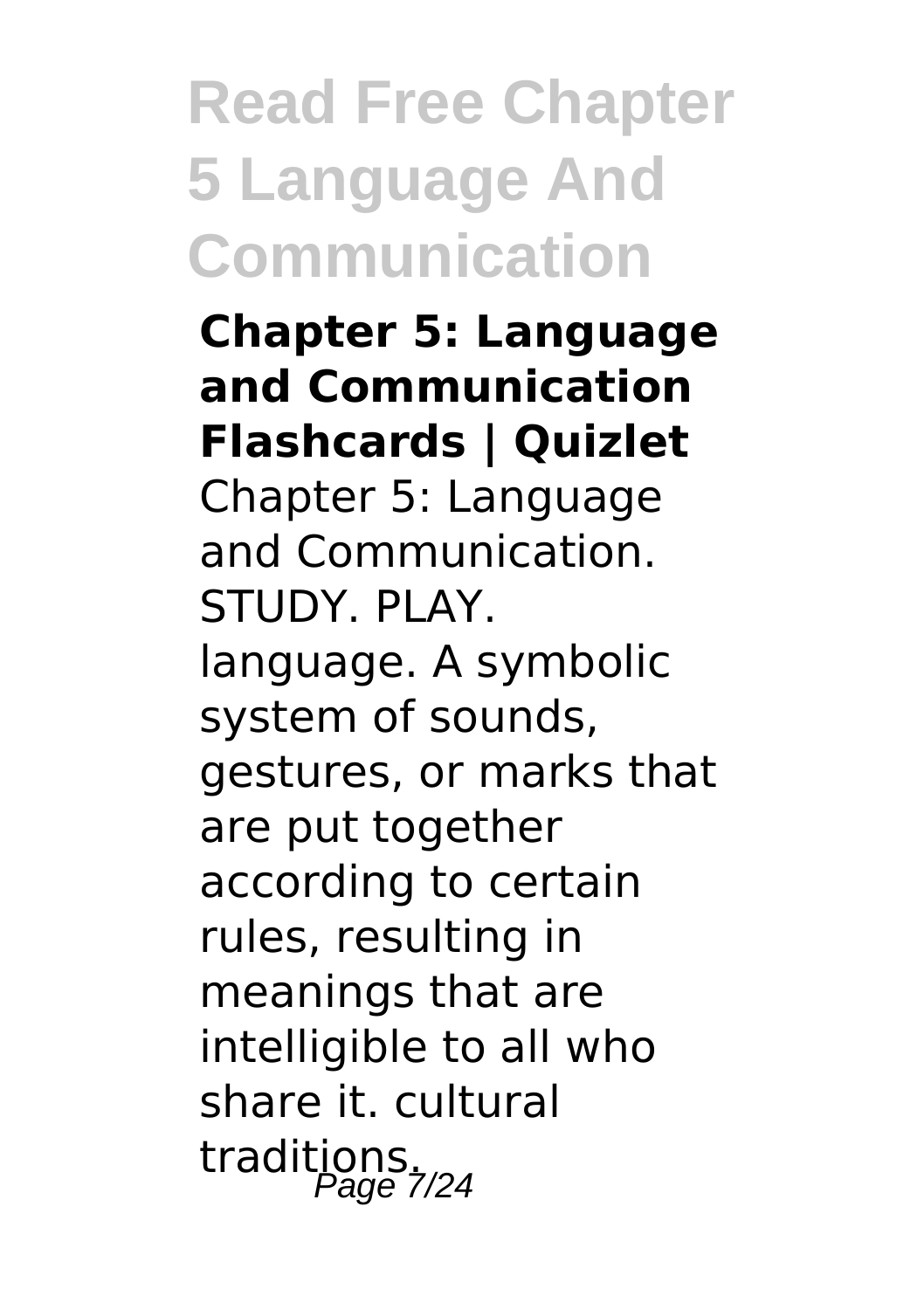#### **Chapter 5: Language and Communication Flashcards | Quizlet** Start studying anthropology chapter 5 language and communication. Learn vocabulary, terms, and more with flashcards, games, and other study tools.

### **anthropology chapter 5 language and communication**

**...** Page 8/24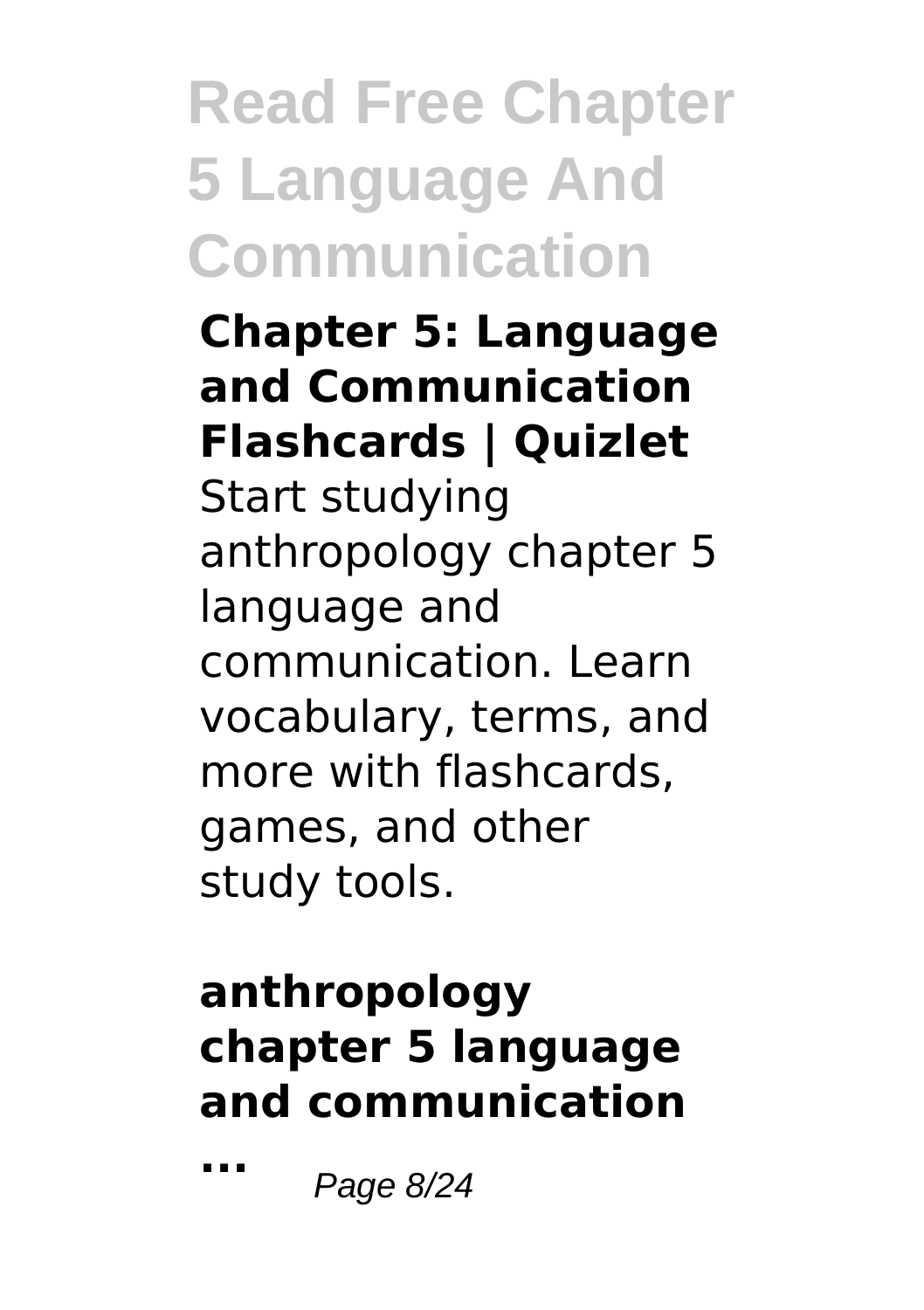**Read Free Chapter 5 Language And Anthropology (Chapter** 5: Language and Communication) 1. Wild primates use call systems to communicate. Environmental stimuli trigger calls, which cannot be combined when multiple stimuli are present. Contrasts between language and call systems include displacement, productivity, and cultural transmission. Over time, our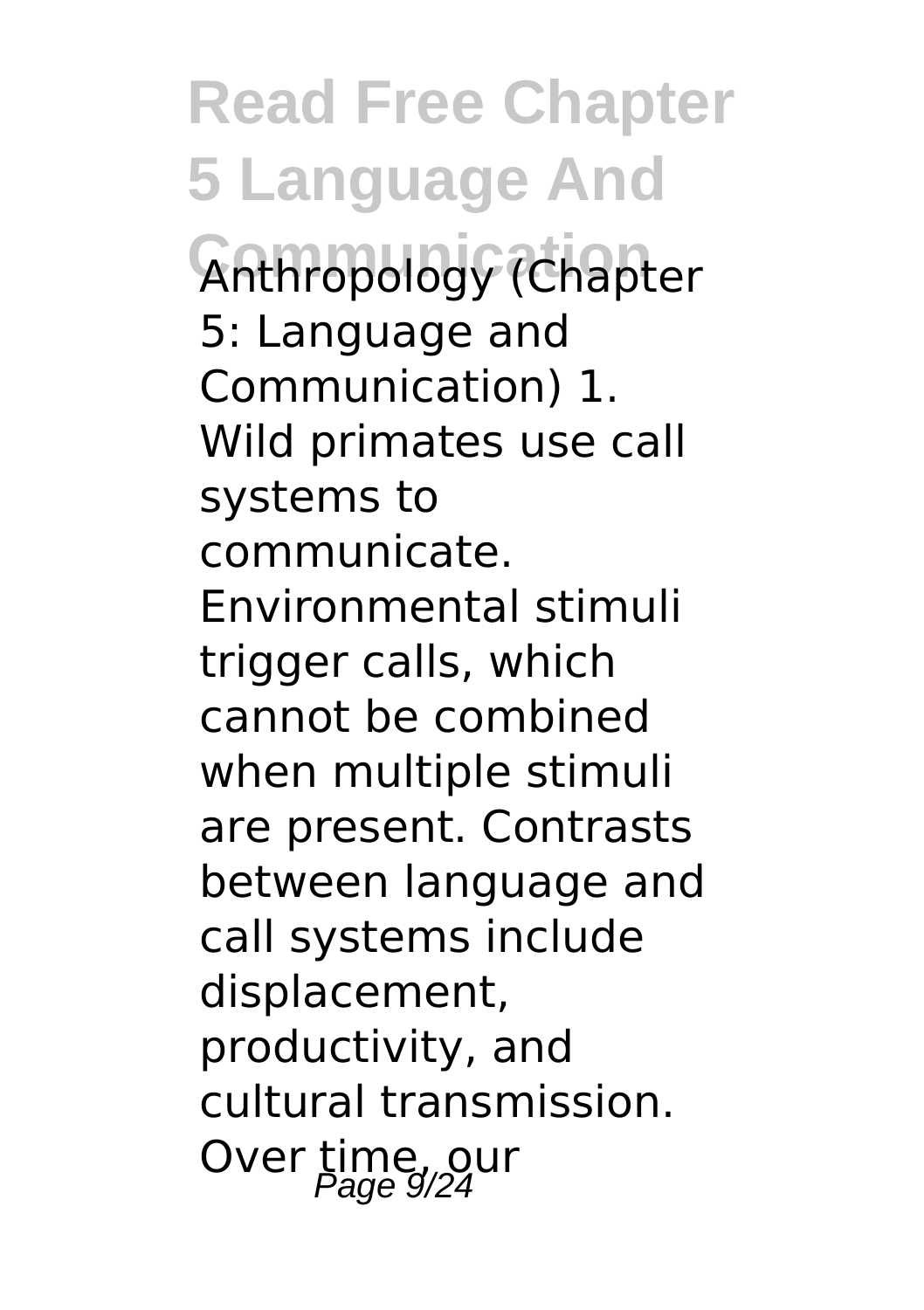**Read Free Chapter 5 Language And Concestral call systems** 

...

**Anthropology (Chapter 5: Language and Communication ...** View Notes - Chapter 5 from ANT 220 at Wayne State University. CHAPTER 5 LANGUAGE AND COMMUNICATION: What is Language? Language (107), which may be spoken (speech) or written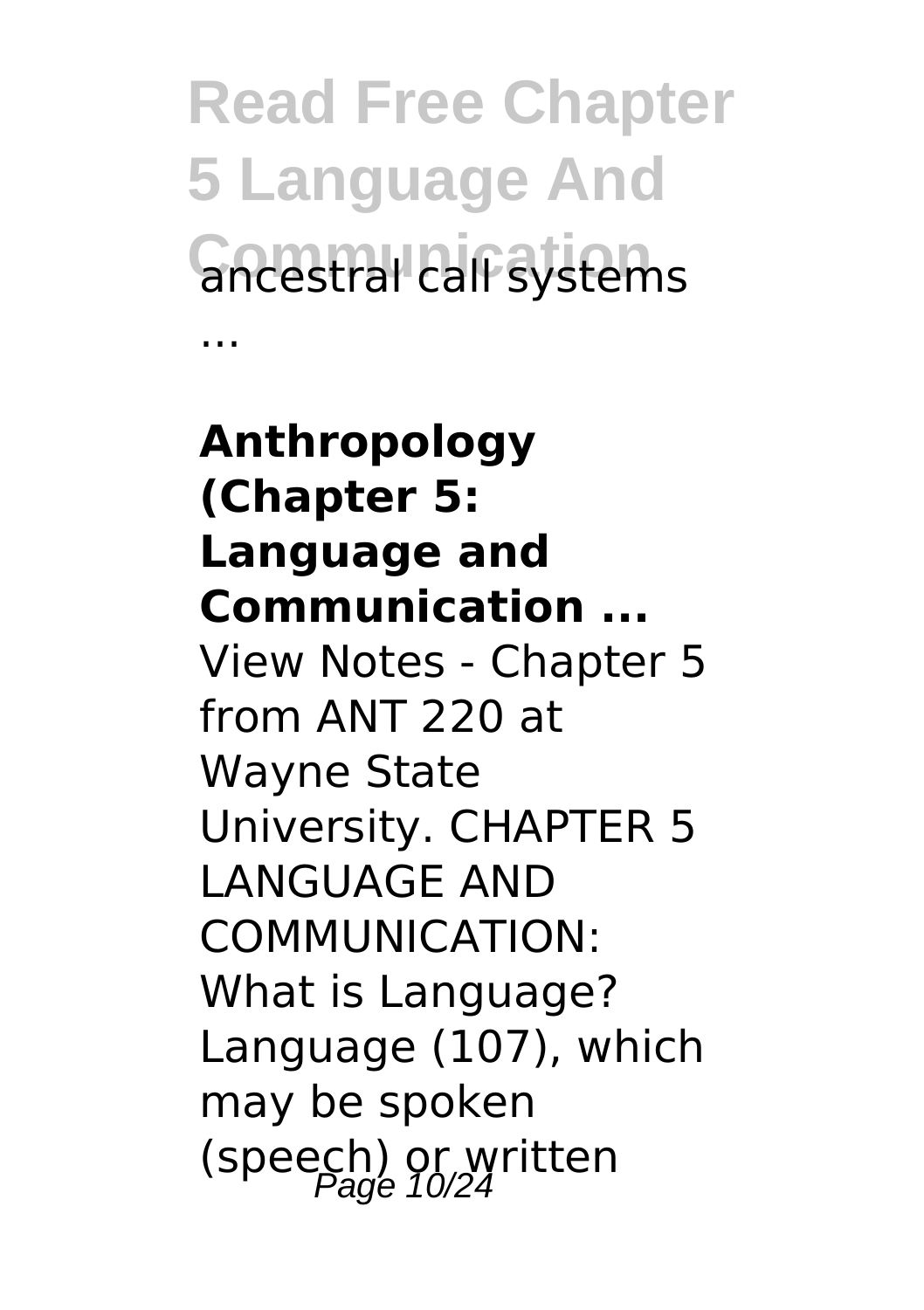**Read Free Chapter 5 Language And Conting), is our tion** 

#### **Chapter 5 - CHAPTER 5 LANGUAGE AND COMMUNICATION What is ...**

Chapter 5 Language - CHAPTER 5 Communication and Language Language is Symbolic Rule Governed Words are symbols that stand for things Abstract Exists Chapter 5 Language - CHAPTER 5 Communication and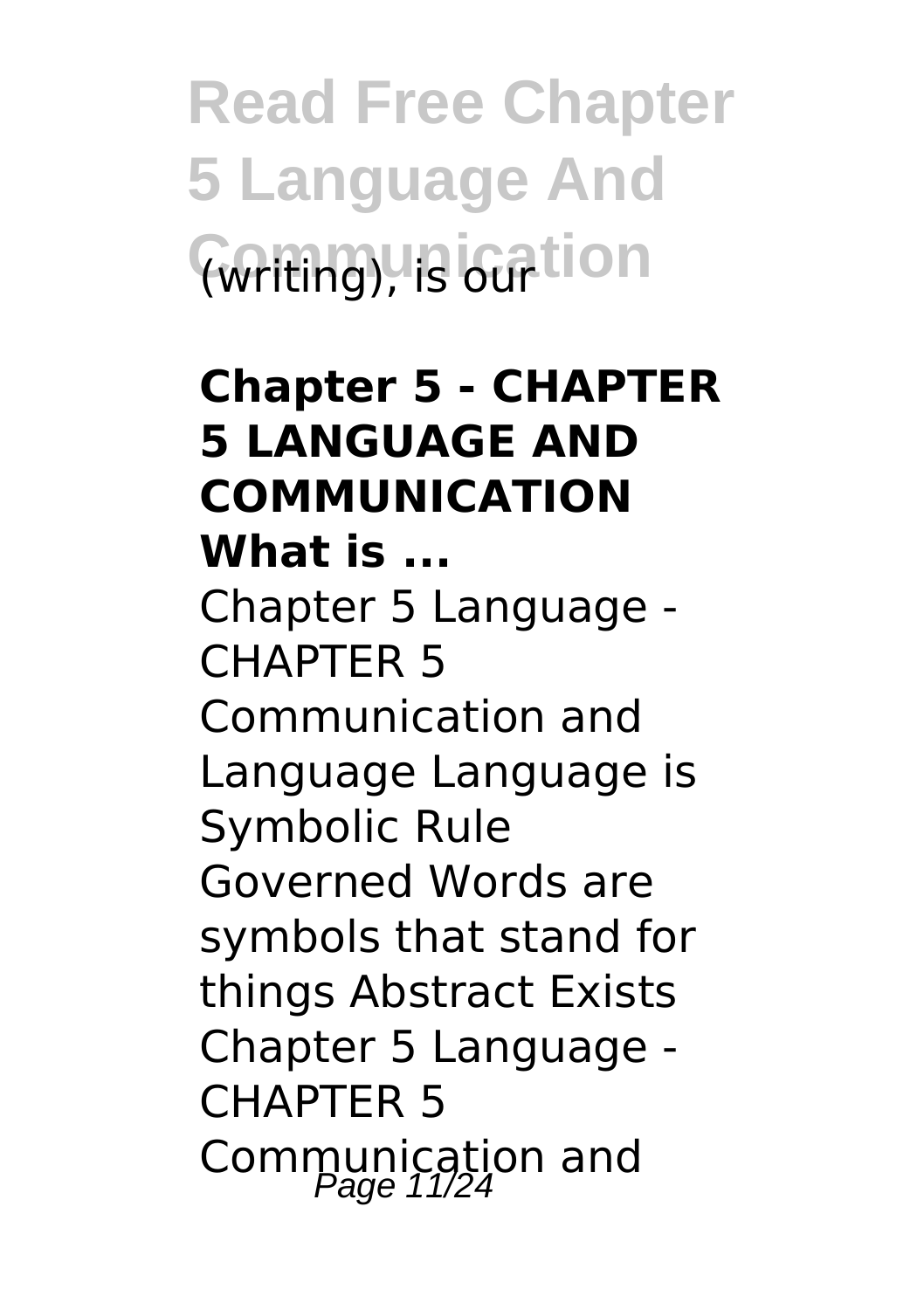#### **Chapter 5 Language - CHAPTER 5 Communication and Language ...** Aug 19, 2016  $\cdot$  Chapter 5 Language And Communication Comprehensive speech and language treatment for infants This chapter discusses a comprehensive approach to chapter 5 language and communication Study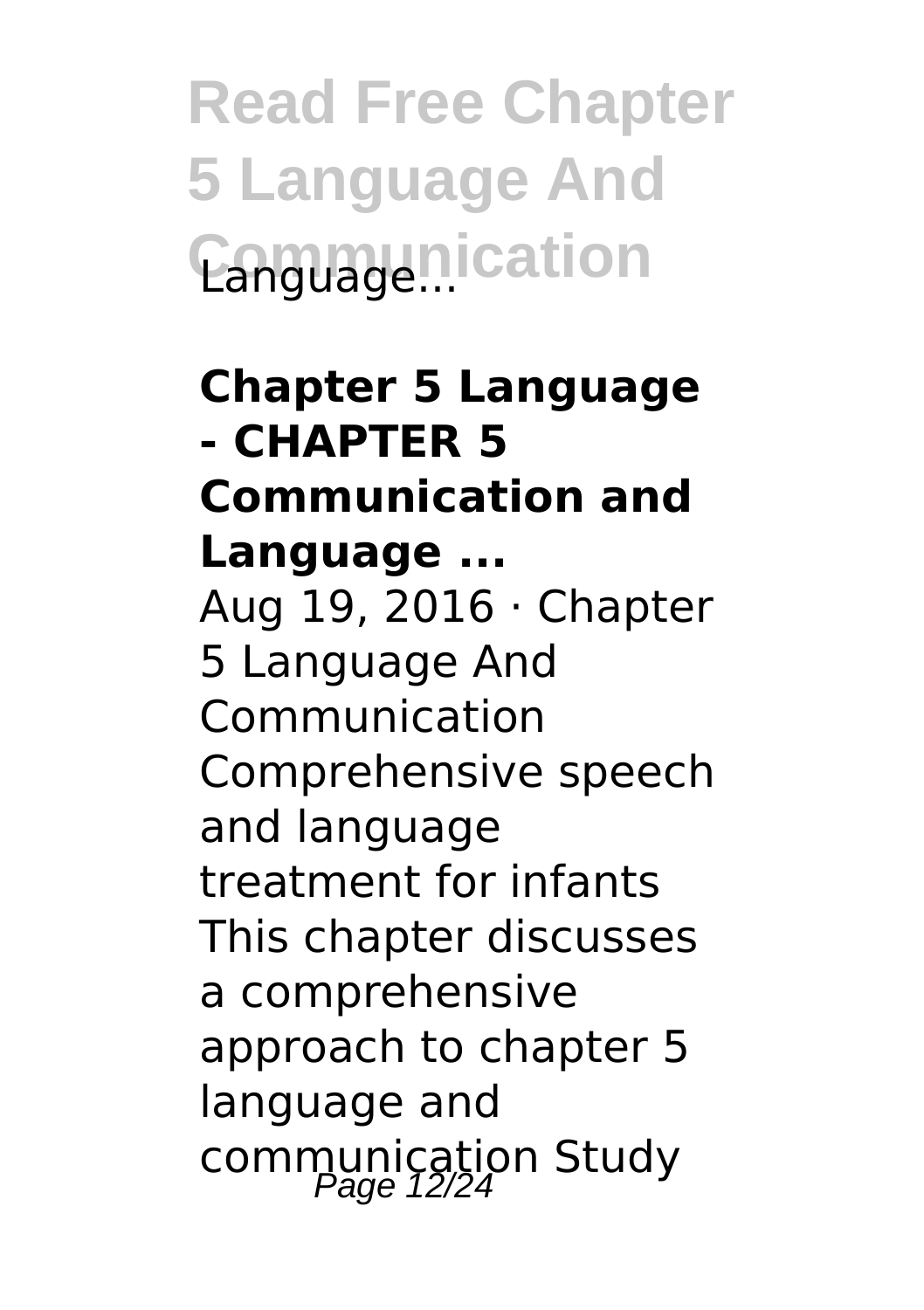### **chapter 5 language and communication - Bing**

While communication refers to the interchange of message or information from one person to another, either verbally or nonverbally. On the other hand, language is a human communication method or the system through which two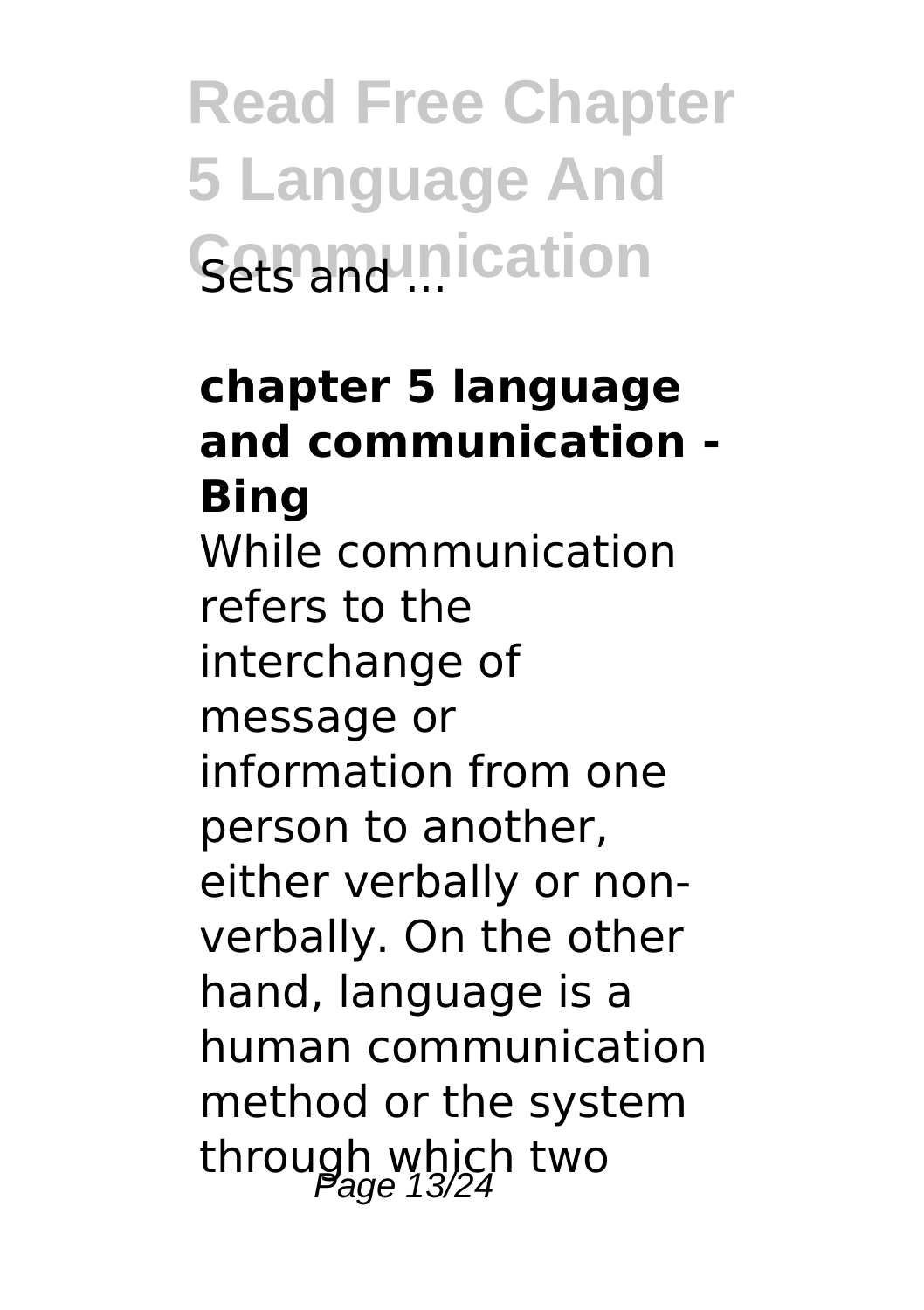**Read Free Chapter 5 Language And Come interact. It's** used in a particular region or community, for imparting a message, to each other, with the use of words.

## **Difference Between Language and Communication (with ...** Study 28 Chapter 5: Language flashcards from Toms L. on StudyBlue. Chapter 5: Language -<br>Language 14/24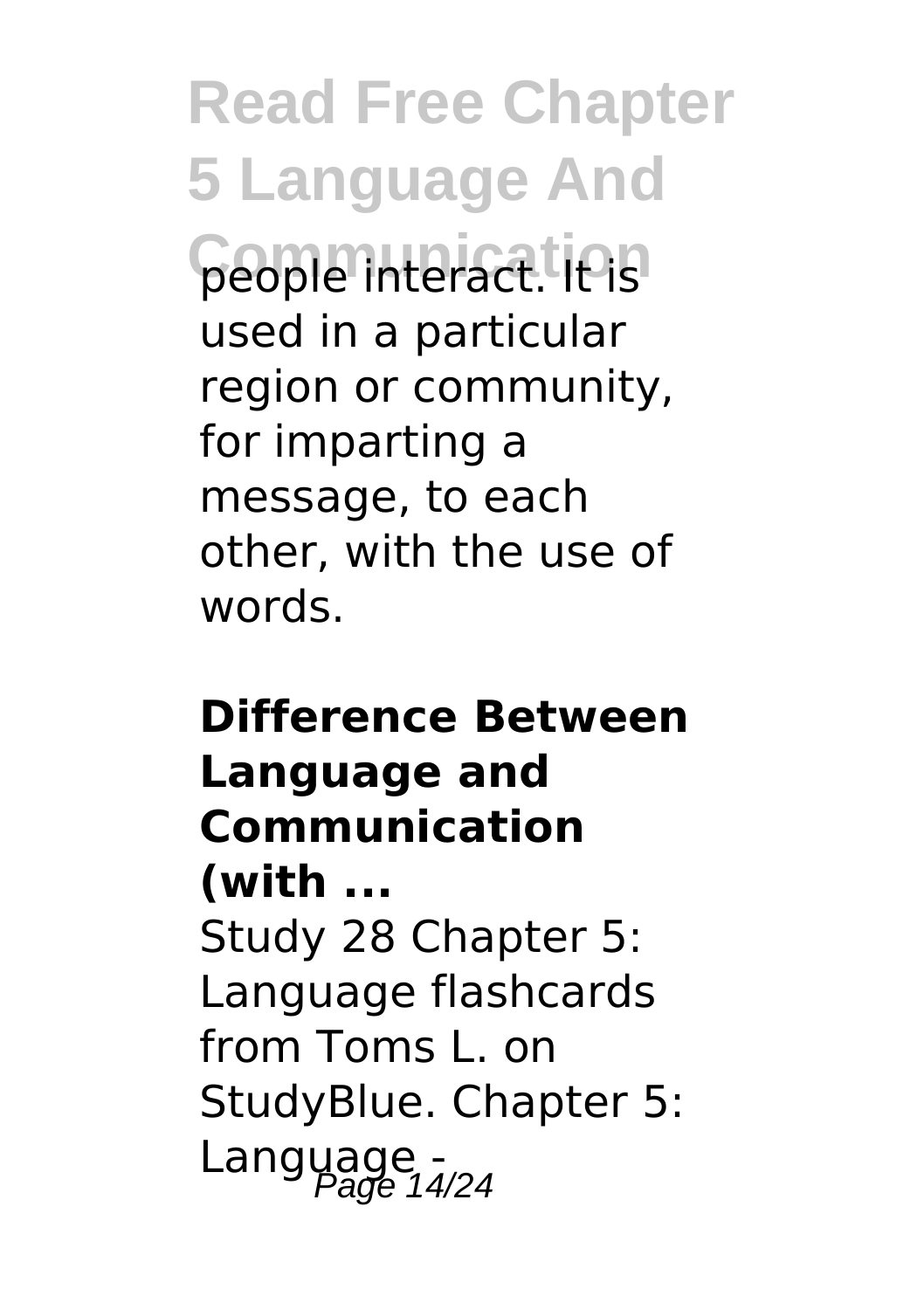**Read Free Chapter 5 Language And Communication** Communication Studies 1101 with Rendleman at Seattle Pacific University - StudyBlue Flashcards

**Chapter 5: Language - Communication Studies 1101 with ...** Study 33 Chapter 5: Language flashcards from Zoe M. on StudyBlue. softer ways of saying things. "passed away" dear john letter, collateral damage. innocuous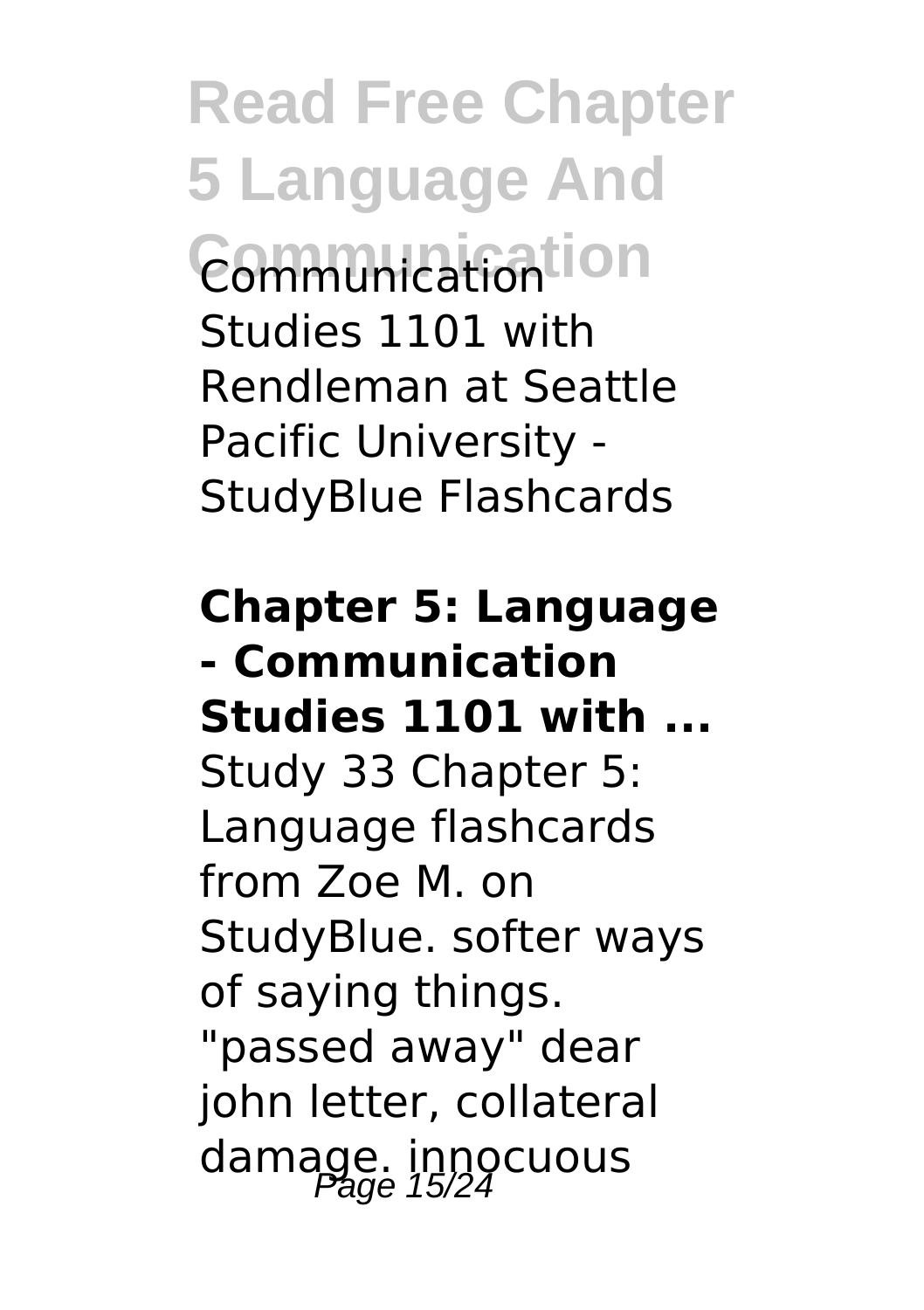**Read Free Chapter 5 Language And Communication** terms substituted for blunt ones. avoids a direct, literal reference to an event, substituting terms describing its consequences, related events, metaphors, or other more abstract associations.

#### **Chapter 5: Language - Communication & Rhetorical Studies ...**

Learn quizlet chapter 5 language with free interactive flashcards.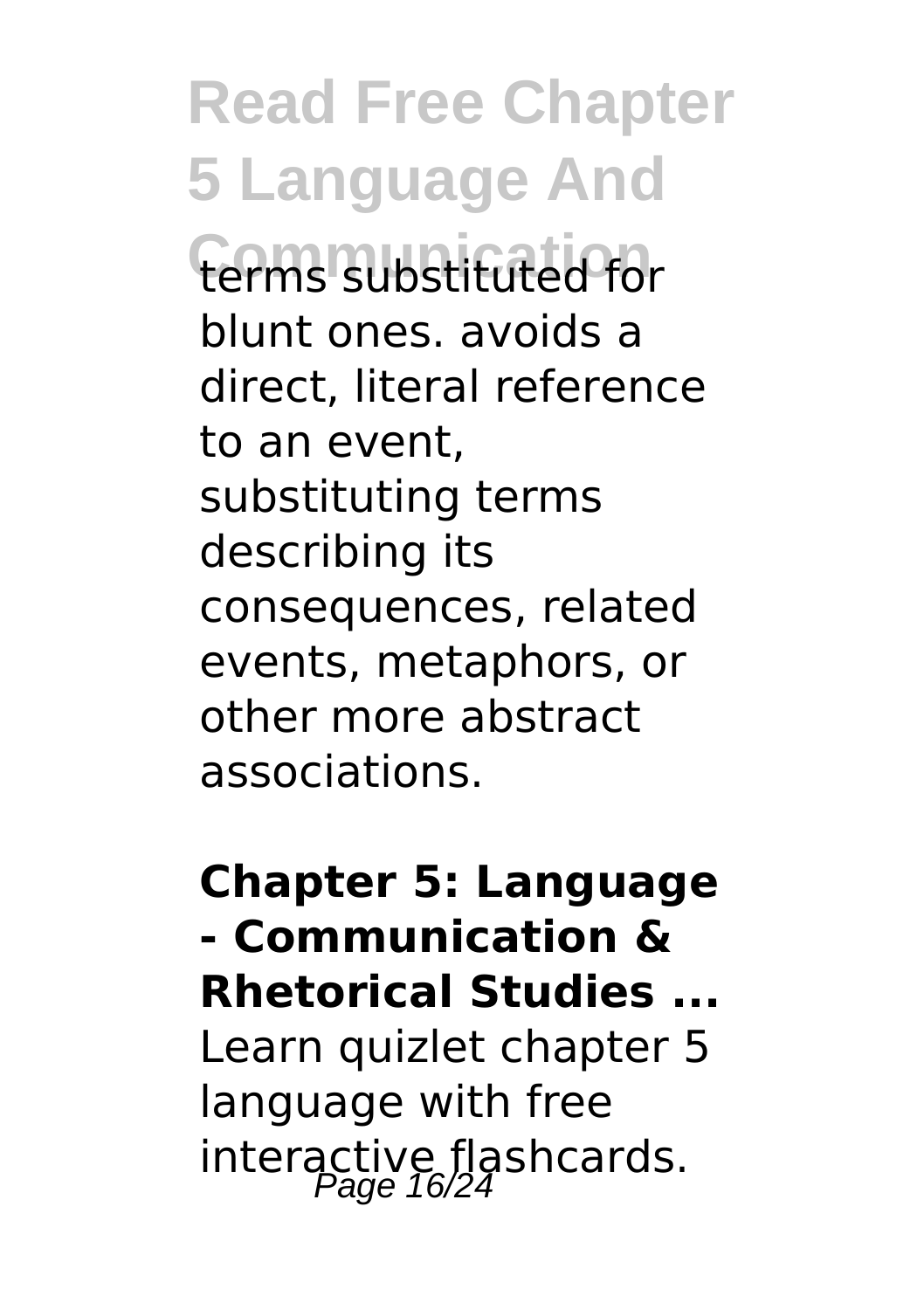**Read Free Chapter 5 Language And** Choose from 500 on different sets of quizlet chapter 5 language flashcards on Quizlet.

#### **quizlet chapter 5 language Flashcards and Study Sets | Quizlet** Chapter Five: Language and Communication Terms: Language: A system of communication using sounds, gestures, or marks that put

together in way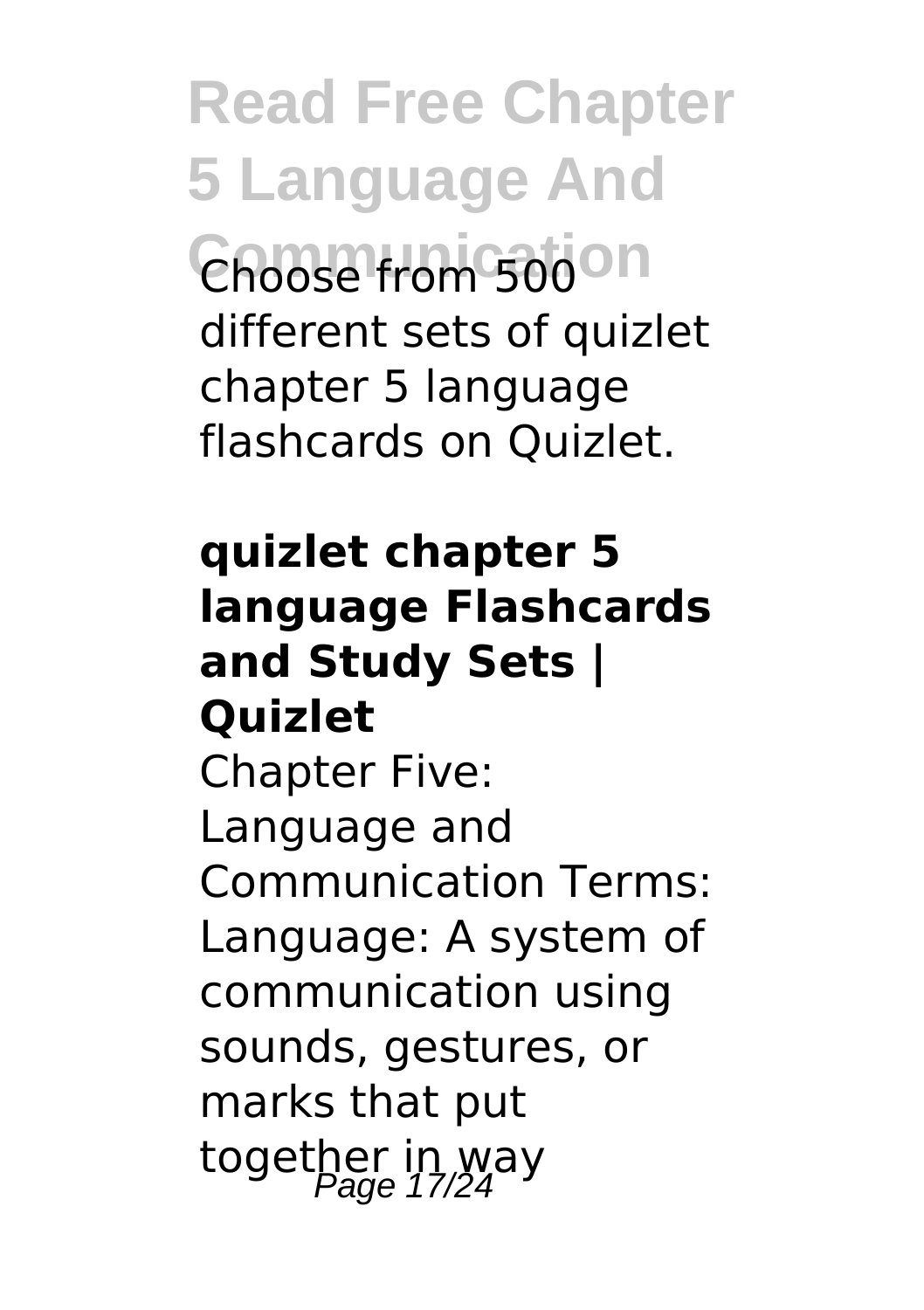**Read Free Chapter 5 Language And Coording to set of** n rules, resulting in meanings that intelligible to all those who share that language Signals: Instinctive sounds and gestures that have a natural or self evident meaning o Ex. Screams, sighs, and coughs all signals that convey some ...

**Anthropology Notes Chapter Five - Chapter Five**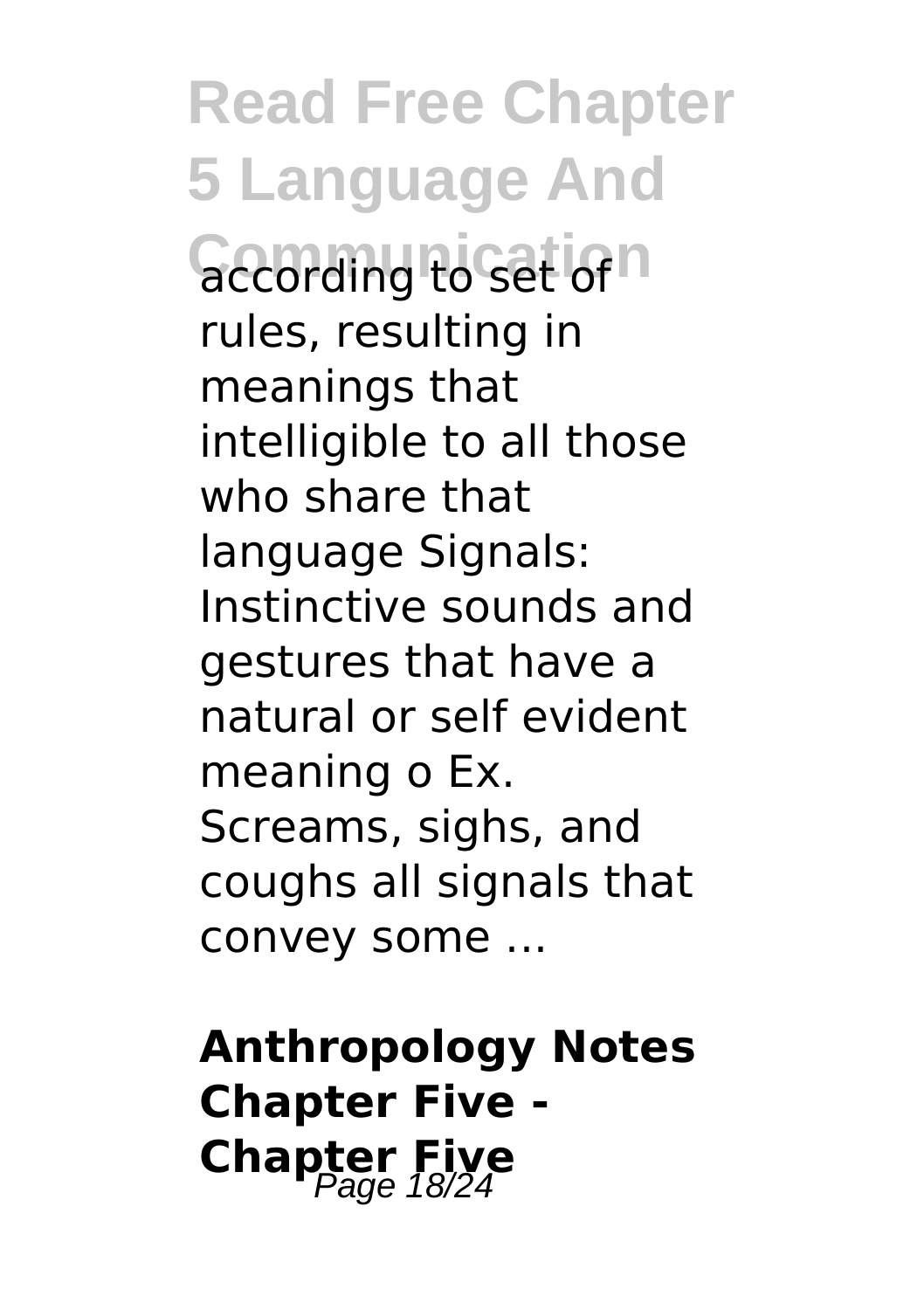**Read Free Chapter 5 Language And Communication Language ...** Overview Language, Culture and Communication, Eight Edition, introduces students to the topics and theories of the board field of linguistic anthropology by examining the multifaceted meanings and uses of language. It emphasizes the ways in which language encapsulates speakers' meanings and intentions.<br>Page 19/24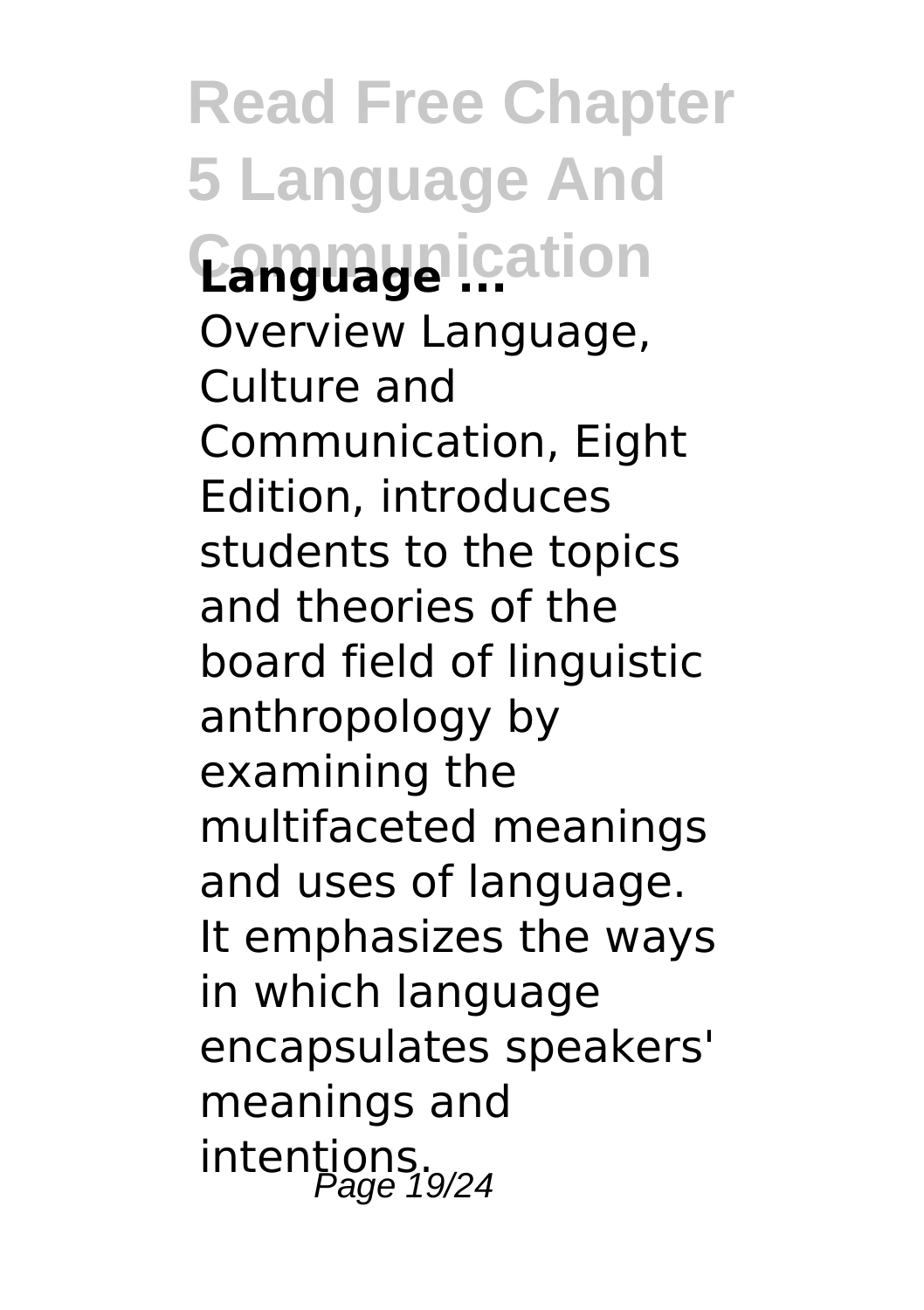**Language, Culture, and Communication: The Meaning of ...** Language is a set of arbitrary symbols shared among a group. These symbols may be verbal, signed, or written. It is one of the primary ways that we communicate, or send and receive messages.Non-verbal forms of communication include body language, body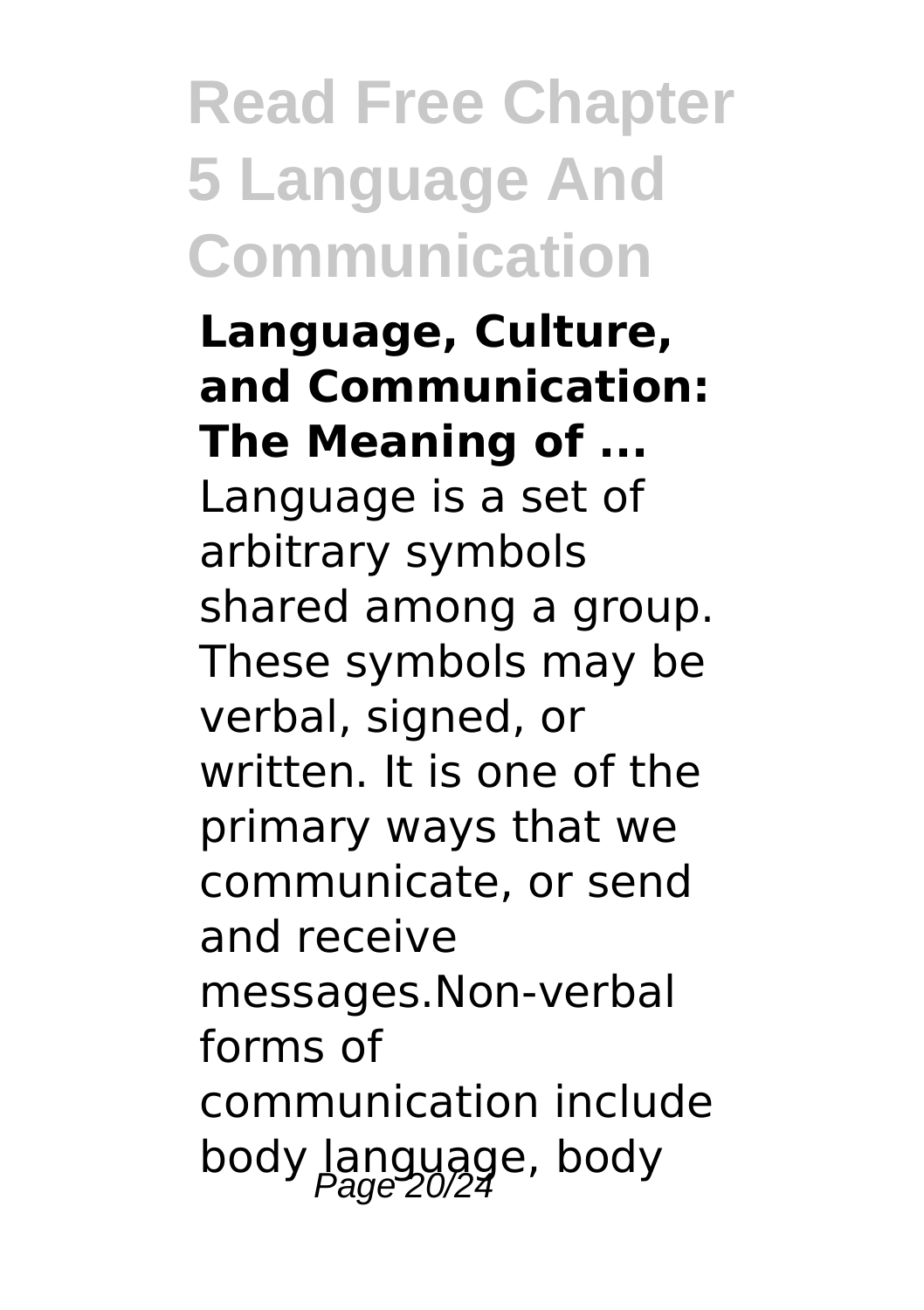**Read Free Chapter 5 Language And Communication** modification, and appearance (what we wear and our hairstyle).

#### **Language | Cultural Anthropology**

CHAPTER 5: LANGUAGE AND COMMUNICATION CHAPTER OUTLINE I. INTRODUCTION: UNDERSTANDING OURSELVES A. Anthropologists and linguists, unlike grammarians, are not interested in how Page 21/24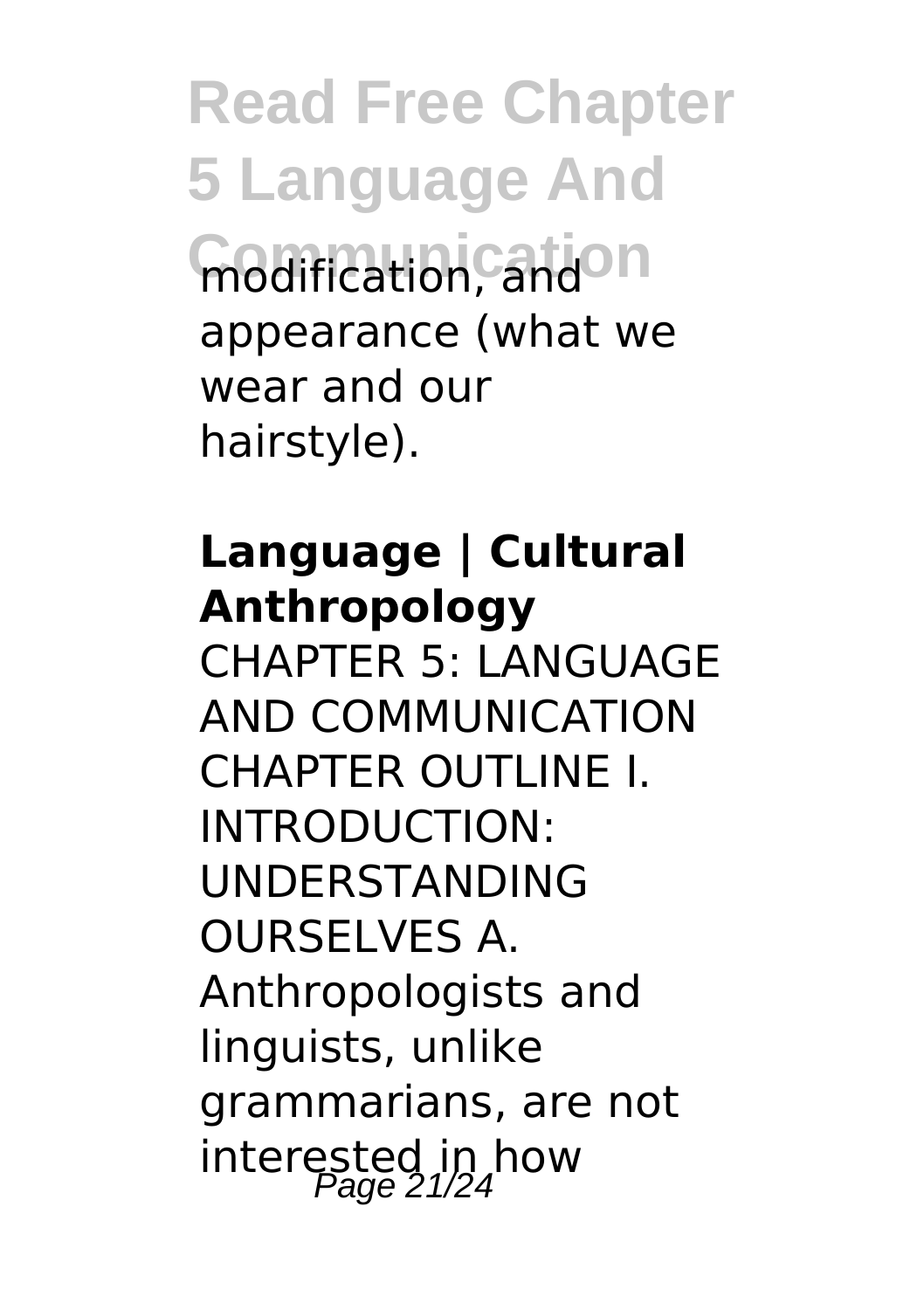**Read Free Chapter 5 Language And** people are supposed to talk but rather how they actually talk. B. How someone speaks can reveal a lot about the person speaking. For instance, English has regional variations (pop versus soda) as well as gendered variations.

# **Chapter 5- Anthropology Outline - CHAPTER 5 LANGUAGE AND ...** In chapter 5, Nancy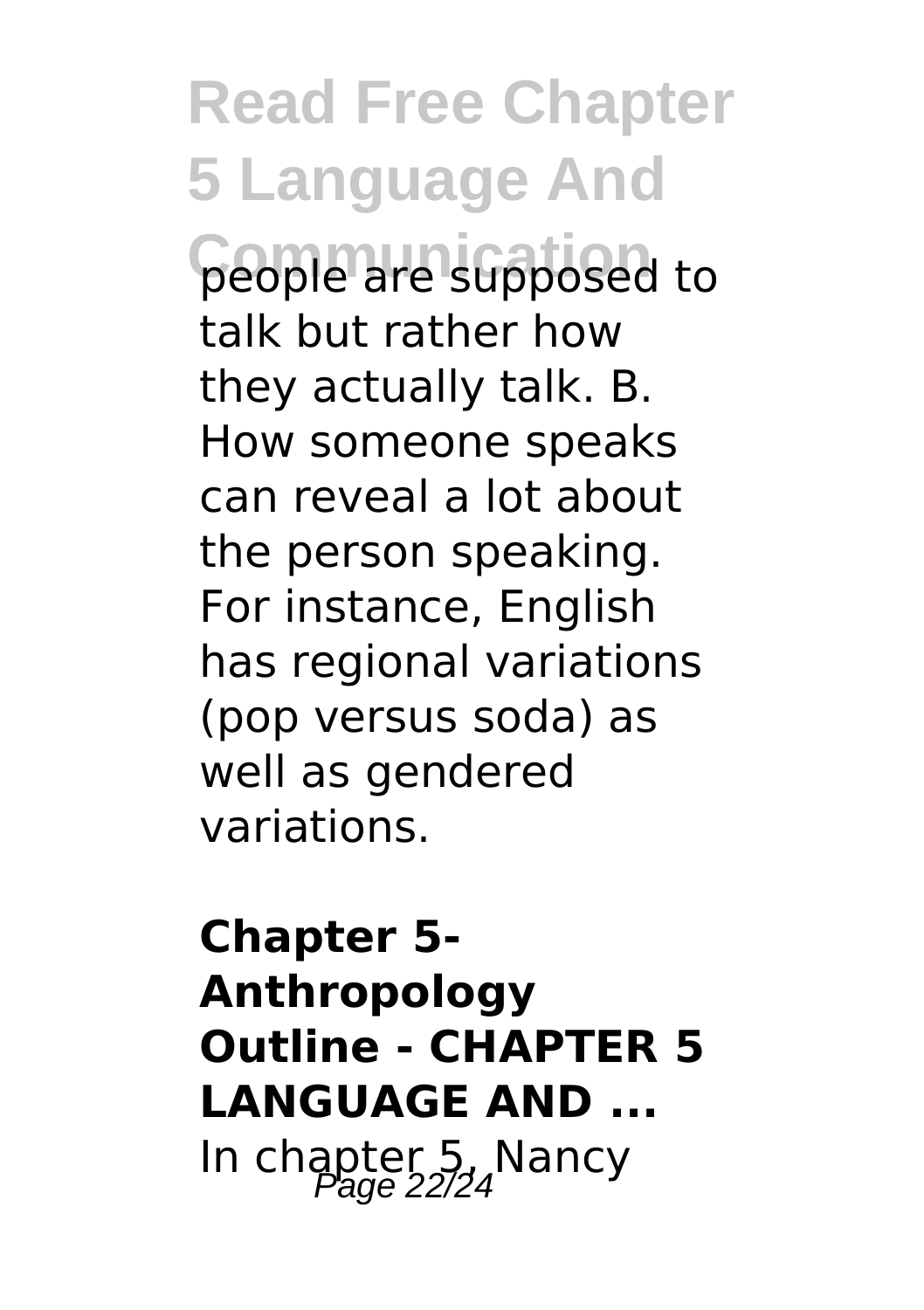**Read Free Chapter 5 Language And Bonvillain explains that** conversation analysts have devoted a great deal of time and effort to understanding politeness. This may surprise you since many people in our own society complain of widespread rudeness. Please describe in as much detail as possible a rude interaction in which you participated and/or witnessed.